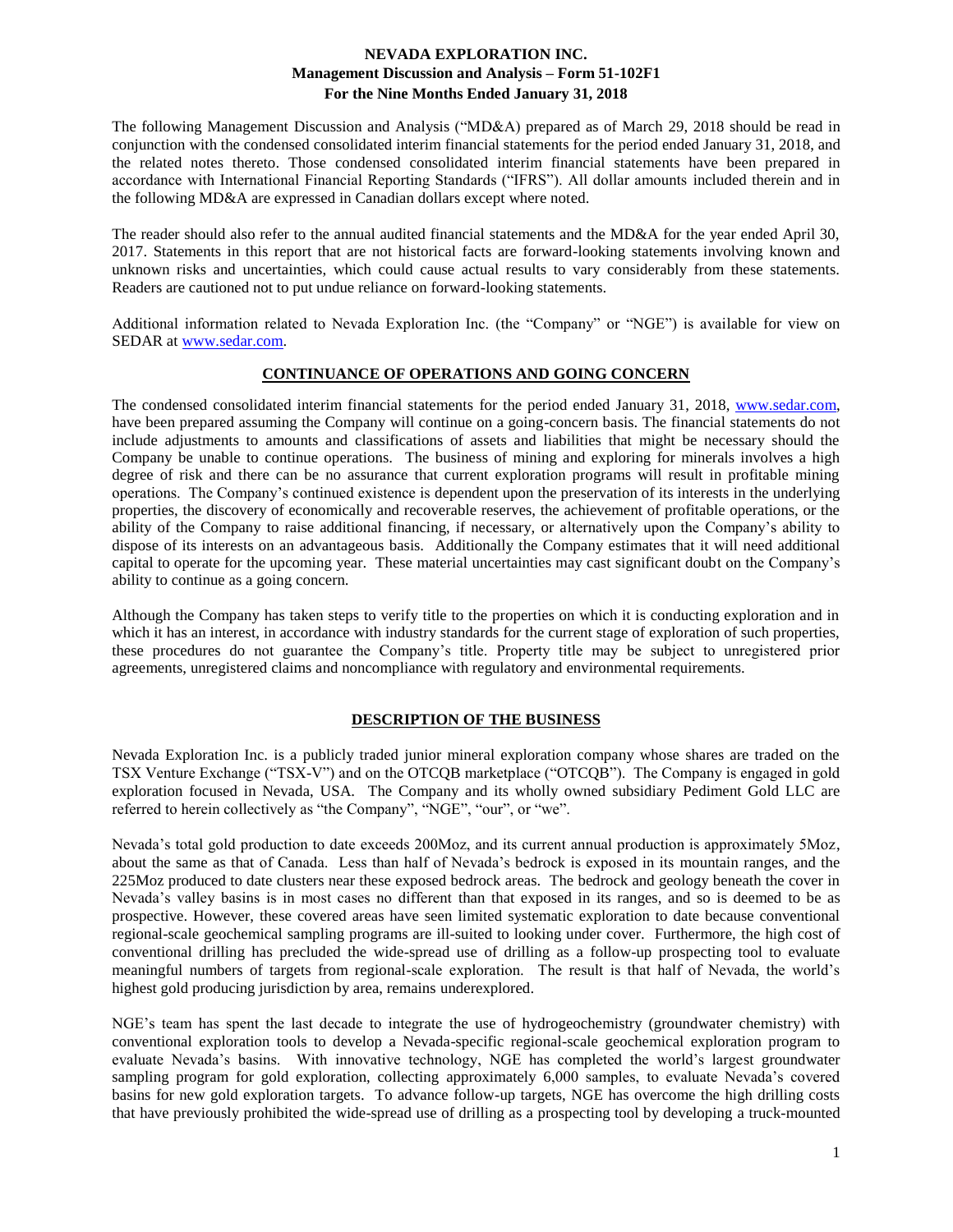small-diameter RC drill rig, tailored specifically to the drilling conditions in Nevada's basins (analogous to RAB drilling in other parts of the world), which the Company calls its Scorpion drill rig.

By integrating hydrogeochemistry and early-stage low-cost drilling with conventional exploration methods, NGE is generating and advancing a portfolio of gold exploration projects. NGE and its exploration partners have now drilled more than 18,000 metres on targets defined by its integrated exploration program, and at several projects have discovered new large hydrothermal systems, with spatial extents covering several square kilometres, defined by system-appropriate alteration in bedrock over significant drill intervals (>30 metres) containing widespread lowlevel gold (10-100 ppb) and associated trace-element geochemistry consistent with the geologic and geochemical footprints of Nevada's large gold deposits. These are the types of footprints that have yielded multi-million-ounce gold deposits in Nevada, and with these results NGE believes that it has demonstrated the validity of its integrated exploration program to discover and advance new high-quality gold targets in otherwise blind settings.

By overcoming the challenges and radically reducing the costs of exploring in Nevada's covered basins, NGE is taking meaningful steps to open up this important new search space for district-scale exploration. NGE's business model is to create shareholder value by leveraging its properties and technology through generative exploration, joint ventures, and other exploration partnerships with the specific goal of discovering large new Carlin-type gold deposits (CTGDs).

### **MINERAL PROPERTIES**

NGE directly holds 875 unpatented mining claims and other mineral interests in the following properties through its wholly owned US subsidiary Pediment Gold LLC:

| Project             | <b>NGE Claims</b> |               | OTHER*        | <b>Total</b>  |
|---------------------|-------------------|---------------|---------------|---------------|
|                     | <b>Claims</b>     | Area $(km^2)$ | Area $(km^2)$ | Area $(km^2)$ |
| <b>Grass Valley</b> | 425               | 35.5          |               | 35.5          |
| South Grass Valley  | 264               | 22.1          |               | 22.1          |
| <b>Kelly Creek</b>  | 180               | 13.0          | 29.3          | 42.3          |
| Awakening           | 6                 | 0.5           | -             | 0.5           |
| <b>TOTAL</b>        | 875               | 71.1          | 29.3          | 100.4         |

\*Leased private lands and interest in claims on BLM land held by third parties.

### *Grass Valley*

#### *Grass Valley*

The Grass Valley Project is located 90 km southwest of Carlin in Lander County, Nevada, at the northwestern end of Grass Valley a 924 km<sup>2</sup> valley basin that continues south from Barrick Gold Corp.'s Cortez complex, one of the world's largest and lowest cost gold mines. The Company has a 100% interest in 425 claims (35.5 km<sup>2</sup>) at Grass Valley.

Since 2011, NGE has been exploring for new CTGDs in Grass Valley using its hydrogeochemistry exploration technology. With this integrated approach, NGE has identified a 14.5 km by 2.4 km target at Grass Valley defined by elevated concentrations of gold and gold-related trace element geochemistry in groundwater.

In addition to completing a detailed hydrogeochemistry program, NGE and a former partner's work to date has also included: vegetation and soil geochemistry (including soil gas mercury); the acquisition and reprocessing of two historic seismic geophysical lines; geologic mapping; a gravity geophysical survey; one stratigraphic orientation drill hole; and geochemical analysis of approximately 2,400 metres of drill cuttings obtained from seven historic (2005 to 2008) geothermal exploration drill holes.

Based on the work to date at the Project, the Company believes that it has confirmed the presence of a large, goldbearing hydrothermal system at the Grass Valley Project, consistent with the geologic setting of a CTGD. NGE's exploration team is continuing to update its geologic model with ongoing field mapping activities and 3D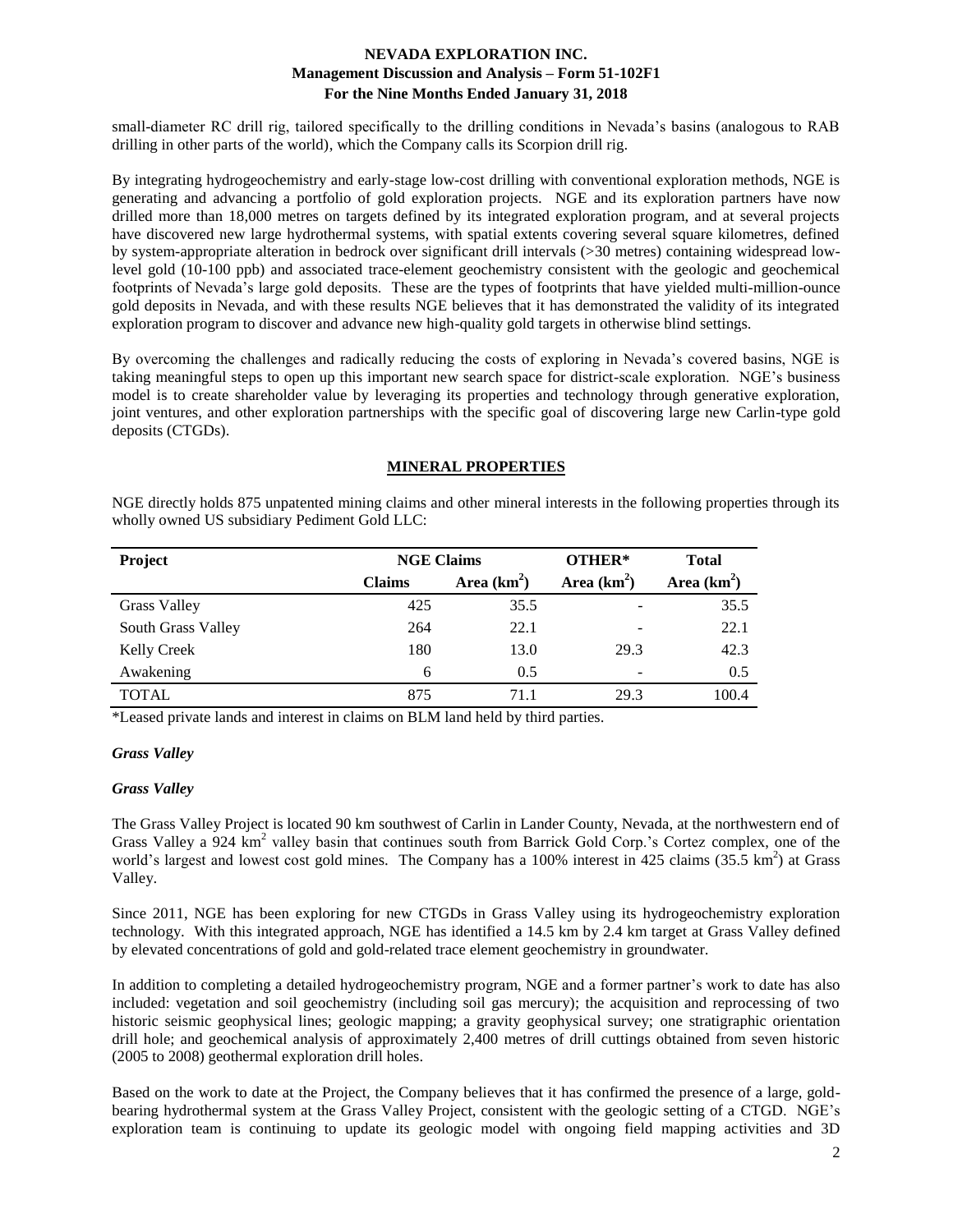compilation and interpretation of its comprehensive exploration datasets. With this work, NGE believes it has established evidence that the complex structural controls associated with the Cortez mine to the north are also present along the western edge of Grass Valley, coincident with the elevated gold in groundwater. NGE expects the next stage of work at the project to be a shallow drilling program using its Scorpion drill rig to further characterize the geochemistry of the groundwater, alluvium, and bedrock along these inferred structural controls with the objective of focusing the target for a focused deeper drilling program.

### **South Grass Valley**

The South Grass Valley Project is located in Lander County, north-central Nevada, approximately 50 kilometres south southwest of Barrick Gold Corp.'s Cortez complex. The Company has a 100% interest in 264 claims (22.1) km<sup>2</sup>) at South Grass Valley.

The South Grass Valley Project is situated along the Cortez (Battle Mountain - Eureka) Trend, within the specific region of north-central Nevada known for CTGDs defined to the West by the western extent of reactive lower plate carbonate host rocks and to the east by the eastern limit of unreactive upper plate cap rocks. Within this region, major gold mineralization is associated with areas where rising gold-bearing hydrothermal fluids ponded beneath unreactive upper plate cap rocks to react with the favourable lower plate carbonate host rocks below.

Two bedrock outcrops spaced 5 km apart at the South Grass Valley Project exhibit CTGD-style alteration and geochemistry within a 700-metre-thick sequence of lower plate carbonate host rocks immediately below the Roberts Mountains Thrust. Based on gravity and air magnetic geophysics, these favourable host rocks project under relatively shallow cover across a large portion of the Project. This large area of favourable geology is intersected by a N-S high-angle fault corridor that projects under the cover from the exposed range front based on mapping and gravity geophysics, providing a potential major conduit to expose the known favourable host rocks to mineralized hydrothermal fluids.

Using its industry-leading hydrogeochemistry exploration technology, from 2012 to 2013 the Company collected groundwater samples across South Grass Valley, and delineated a target defined by elevated concentrations of gold and CTGD trace element geochemistry. This was an important step for the Project, because whereas many other groups have recognized the potential to discover new gold deposits in the favourable lower plate carbonate host rocks within South Grass Valley, for the first time, NGE positively delineated a discrete target within the Valley defined by elevated concentrations of gold and supporting geochemistry characteristic of CTGDs.

From November 2017 to January 2018, NGE completed 69 infill groundwater sampling boreholes at South Grass Valley to follow up on a gold-in-groundwater anomaly identified during a regional-scale, generative exploration program. The objectives of NGE's infill program were to establish the extent, size, and magnitude of the gold-ingroundwater footprint at South Grass Valley and its relationship to the larger prospective geologic setting, and to build support for a deeper drilling program. In total, NGE has now completed 135 boreholes across the Project area, collecting samples from most boreholes at multiple depths, for a total of 234 groundwater samples.

The results of NGE's infill borehole program have defined a focused 1,000 x 4,000 metre N-S oriented zone of enriched gold, arsenic, antimony, barium, thallium, tungsten, and sulfate in groundwater, representing a hydrogeochemistry footprint consistent in size and magnitude (with gold up to 800 ppt) as those seen around Lone Tree and Twin Creeks, large known gold deposits on the Cortez Trend, as well as at NGE's Kelly Creek Project. Importantly, this zone of enrichment is coincident with the projected intersection of a major N-S high-angle fault corridor and favourable lower plate carbonate host rocks known to exist at the Project. At 4,000 metres in length, NGE believes that the size of the target is large enough to support a district-scale mineral system, and at 1,000 metres in width, NGE believes that the target is now suitably constrained for a focused deeper drilling program to evaluate the potential for economic mineralization associated with the projected major structural controls.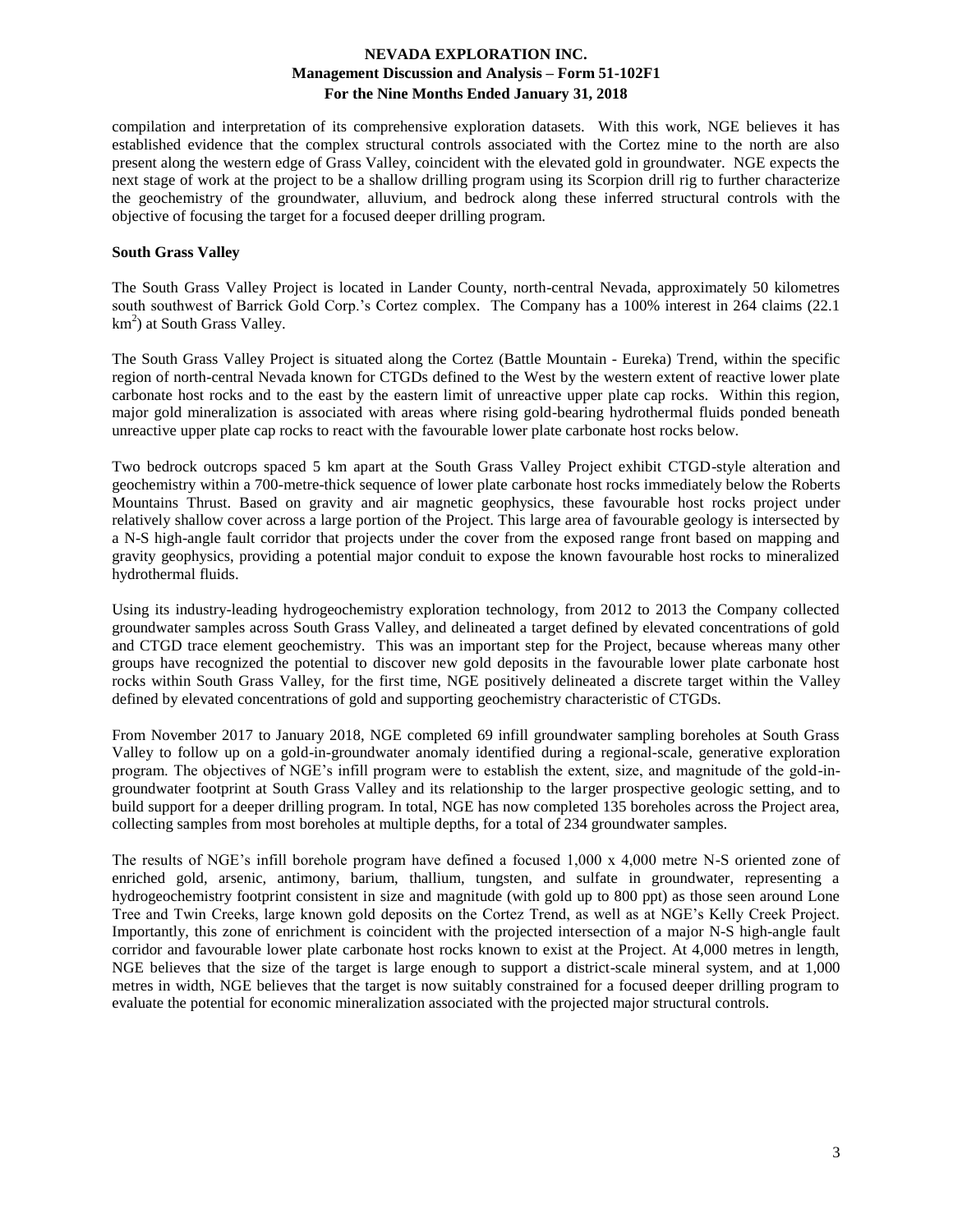## *Kelly Creek*

The Kelly Creek Project is located in Humboldt County, Nevada. The Company has combined its former Hot Pot Project into its Kelly Creek Project, which together are now together referred to as the Kelly Creek Project, comprising: 180 unpatented mining claims held directly by the company, covering approximately 13.0 km<sup>2</sup>; 209 unpatented mining claims leased by the Company from Genesis Gold Corporation through a Mining Lease and Option to Purchase Agreement (the "Genesis Agreement"), covering approximately 15.1  $\text{km}^2$ ; and approximately 14.2 km<sup>2</sup> of private land leased by the Company under a Mining Lease Agreement (the "Hot Pot Lease").

The Kelly Creek Basin is situated along the Battle Mountain – Eureka Gold Trend, and is bounded by multi-millionounce gold deposits to the north (Twin Creeks, Getchell, Turquoise Ridge, and Pinson) and south (Lone Tree, Marigold, Trenton Canyon, Converse, Buffalo Valley, Copper Basin, and Phoenix) - together representing more than 70 Moz of gold along the periphery of the Basin. Despite its proximity to significant mineralization, the interior of the Kelly Creek Basin has seen limited systematic exploration activity to date because its bedrock is largely covered by syn- to post-mineral volcanic units and post-mineral alluvium.

Recognizing the potential to find significant gold mineralization within the Kelly Creek Basin, dozens of major and junior explorers have spent tens of millions of dollars to follow the prospective geology seen in and proximal to the exposed bedrock in the surrounding mountain ranges beneath the sands and gravels covering the Basin. Within the areas controlled by NGE, this activity has included: Santa Fe Pacific completing wide-spaced bedrock mapping drilling in the 1990s; BHP completing an extensive soil auger geochemistry program through the late 1990s; and Placer Dome completing a reconnaissance-scale reverse circulation program in the early 2000s. Other companies that either now hold or have held claims in the immediate area include Newmont, Barrick, AngloGold, Hemlo, Homestake, and Kennecott. The efforts of each company have added valuable information about the geology of the Basin; however, without a cost-effective tool to conduct basin-scale exploration beneath the valley cover, the exploration programs to date in the Kelly Creek Basin have predominantly consisted of unsystematic and uncoordinated efforts focused on relatively small areas.

NGE has integrated the use of its proprietary hydrogeochemistry technology with conventional exploration methods to evaluate the larger Kelly Creek Basin, and has identified a highly prospective area in the middle of the Basin along a portion of a structurally-controlled, shallow, covered bedrock high coincident with highly anomalous gold and associated trace-element chemistry in groundwater.

Since establishing its initial holdings in the Kelly Creek Basin, NGE and its exploration partners have completed major work programs, building a comprehensive exploration dataset to understand the geology beneath the Basin. This exploration dataset now includes:

- $\bullet$  1,000 km<sup>2</sup> of regional magnetic geophysical data;
- 670 km<sup>2</sup> of detailed air magnetic geophysical data;
- 1,000 km<sup>2</sup> of regional gravity geophysical data;
- $\bullet$  100 km<sup>2</sup> of detailed gravity geophysical data;
- 33 line-km of CSAMT geophysical data;
- 49 line-km of 3D reflection seismic data; and
- A drilling database containing 31 drill holes, plus 114 historic drill holes, representing more than 29,000 metres of drilling, including assay results for more than 5,000 drill intervals representing more than 10,000 metres of drill assay data.

Based on the work to date, NGE has confirmed that the favourable geologic setting (host units and structural controls) associated with the adjacent Lone Tree and Marigold deposits project northwards to the Kelly Creek Project area, beneath relatively shallow cover. NGE's earlier drilling and groundwater sampling confirmed that this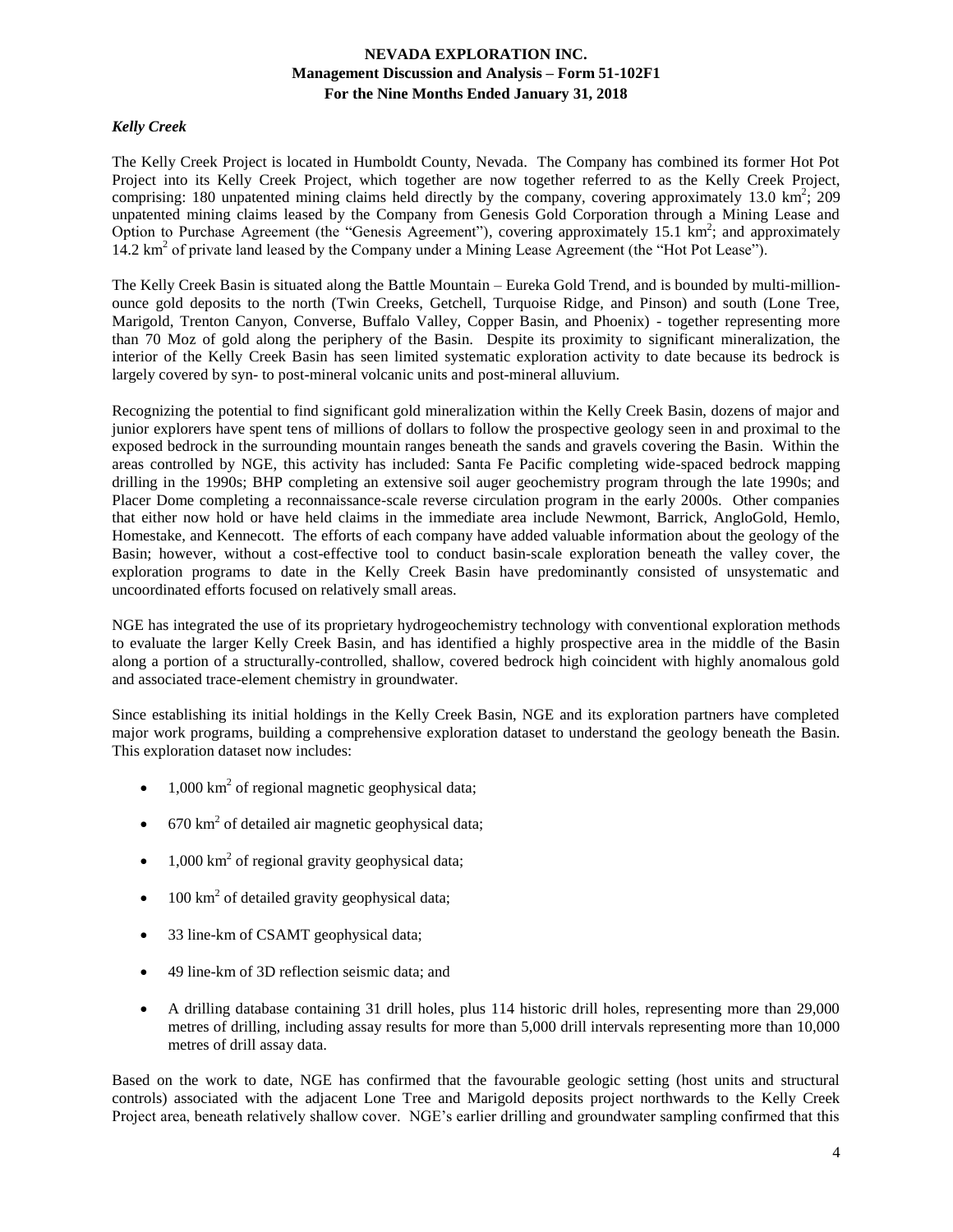relatively shallow, prospective structural and bedrock setting was also associated with enriched gold in groundwater, alluvium, and bedrock.

From late 2016 through late 2017, the Company completed a 61 hole, 5,864 m Scorpion drilling program to collect 3D groundwater, alluvium, and top of bedrock samples across this prospective covered bedrock area, with the objective of constraining the target by vectoring into areas of gold mineralization in bedrock large enough to be associated with the footprint of a large CTGD. Of the 61 holes, 41 holes encountered bedrock, at an average depth of 84 m, which allowed for widespread bedrock mapping and sampling. From the 61 holes, 552 water samples were collected, on average every 10 m downhole, providing important 3D geochemistry across the project, especially in areas of deeper bedrock where the Scorpion could not sample bedrock directly.

The results have established that the lateral extent of the gold-in-groundwater footprint at Kelly Creek is of a comparable size, and perhaps larger, than that seen at Lone Tree, consistent with the presence of a large, robust, mineralized system. Zones of enriched gold in groundwater form focused, parallel NNW-trending lineaments (also reflected more broadly in arsenic and antimony in groundwater) bounded by the primary N-S structural fabric that runs parallel to Lone Tree and north from Marigold. These linear zones of enrichment that cut through this large favourable system are consistent with the geometry of mineralization hosted within secondary zones of structural extension (Riedel-style shears), marking potential conduits of enhanced vertical hydrothermal fluid flow that are known to provide important ore-controls at many large deposits in Nevada (including Lone Tree).

The results of the Scorpion bedrock sampling combined with the bedrock samples from earlier drilling together define two clusters of  $>0.1$  g/t gold in bedrock, covering areas at least 700 m x 300 m and 1,000 m x 600 m respectively, associated with the discrete lineaments of increased gold-in-groundwater enrichment, which provide new strong evidence that the hydrothermal system at Kelly Creek is mineralized over a larger area than previously known.

By combining the latest Scorpion drill results with the results of earlier deeper core drilling and the geophysical structural interpretation (based on the combined gravity, air magnetic, seismic, and CSAMT datasets), NGE believes that:

- The primary and secondary structural fabric seen in the geophysics, core drilling, and hydrogeochemistry, plus the thick sections of alteration and geochemistry seen in the drilling, support the presence of major reactivated high-angle structural conduits associated with a hydrothermal system of a size necessary to support the formation of a major mineralized system;
- Veining and structural damage seen in the core drilling confirm that the permeability of the units proximal to the favorable structural conduits has been improved over large areas and is well-suited to support gold deposition;
- Thick and wide-spread intervals of hydrothermal alteration, oxidation, decalcification, and carbon remobilization confirm a large hydrothermal system was active at Kelly Creek, and mark the style of alteration and mineralization associated with Carlin-type gold deposits, which together are indicative of a favorable mineralizing environment;
- The geochemical footprint seen across the project, which includes large areas of gold mineralization in bedrock, is consistent in terms of the size and geochemical package with the footprints associated with many of Nevada's large mineral systems, which confirms: (i) that the system's hydrothermal fluids were pregnant; (ii) that the pregnant fluids were present across large areas of the system; and (iii) that the pregnant fluids could potentially source economic gold mineralization where provided with favourable depositional conditions, namely suitably-permeable iron-rich host rocks; and
- Thick sections of bedrock units known to support mineralization nearby at Lone Tree and Marigold were encountered by all of the widespread and deeper core drill holes, which confirm that favourable, iron-rich, and suitably permeable host rocks are present across the entire project area and at depth.

NGE believes that these results confirm that the critical components needed to host a large CTGD deposit are present at the Kelly Creek Project, and that the combined dataset suggest the gold-bearing hydrothermal system at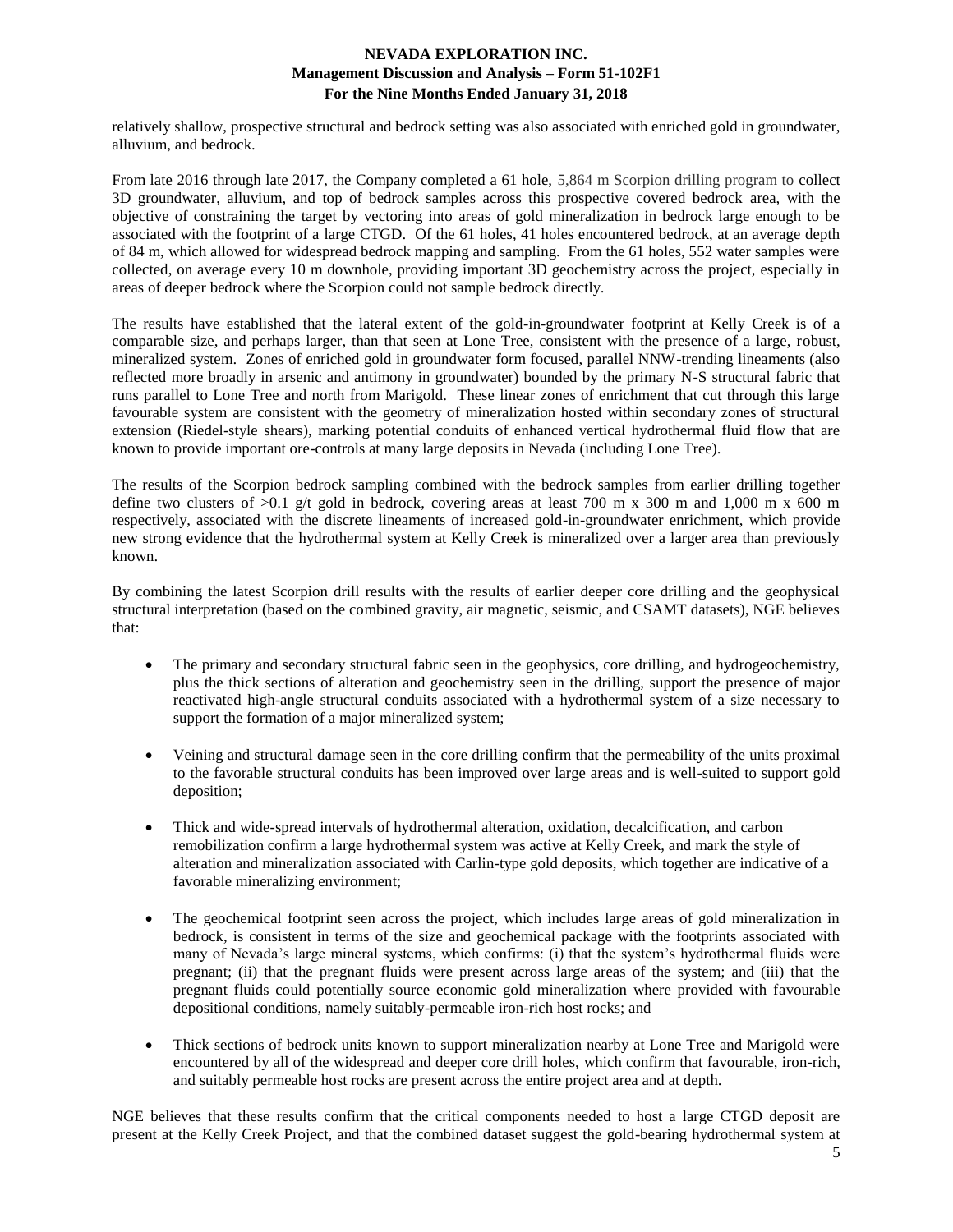Kelly Creek is likely the extension of the system responsible for the adjacent Lone Tree (produced 4.6 Moz) and Marigold (produced 3.2 Moz plus 4.9 Moz indicated) deposits, with the potential to support significant additional mineralization.

The Company expects that the next phase of work at Kelly Creek will consist of deeper drilling to test for areas where gold-bearing hydrothermal fluids were able to exploit favourable structural and permeability conditions to impregnate favourable iron-rich host rocks (all of which are now known to exist) at the scale required to source a major deposit. This deeper drilling will target the discrete lineaments of enriched gold in groundwater defined by the 3D Scorpion program suggestive of possible Riedel shear structures that could provide the confluence of critical components needed to host higher-grade mineralization.

## *Awakening*

The Awakening Project is located in Humboldt County, Nevada, approximately 50km north-northwest of Winnemucca, Nevada, and directly north of the Sleeper Gold Mine. The Company has a 100% interest in 6 claims  $(0.5 \text{ km}^2)$  at Awakening.

The Awakening Project is largely covered by syn- to post-mineral volcanic units and post-mineral alluvium and as a result, has seen little historic exploration activity. Projections of favourable lithology, structure, and alteration at regional, district, and property scales suggest that important gold-silver mineralization may be located within economic depths beneath the cover at Awakening.

Work to date on the Project by NGE and a former exploration partner includes:

- 85km<sup>2</sup> of high quality gravity geophysics data;
- 173 km<sup>2</sup> of air magnetic data; and
- Approximately 3,000 metres of core and RC drilling.

NGE's management believes that the results of NGE's integrated exploration program at Awakening have delineated a focused pediment target along a structural zone extending north from Paramount Gold & Silver Corp.'s Sleeper Gold Project.

## **Summary of expenditures by property:**

Resource properties expenditures for the period ended January 31, 2018 were as follows:

| 2018               | Grass<br><b>Valley</b> | <b>South Grass</b><br><b>Valley</b> | <b>Kelly Creek</b> | Awakening        | <b>Total</b> |
|--------------------|------------------------|-------------------------------------|--------------------|------------------|--------------|
| Drilling           | \$<br>- \$             | $4,267$ \$                          |                    | $-$ \$<br>$-$ \$ | 4,267        |
| Geoprobing         |                        | 116,777                             | -                  | ۰                | 116,777      |
| Land holding costs | 90,059                 | 55,944                              | 126,844            | 1,277            | 274,124      |
| Project travel     | 1,094                  | 428                                 | 452                | 848              | 2,822        |
| Scorpion drilling  |                        | 47,863                              | 454,232            |                  | 502,095      |
|                    | \$<br>91,153 \$        | 225,279 \$                          | 581,528 \$         | $2,125$ \$       | 900,085      |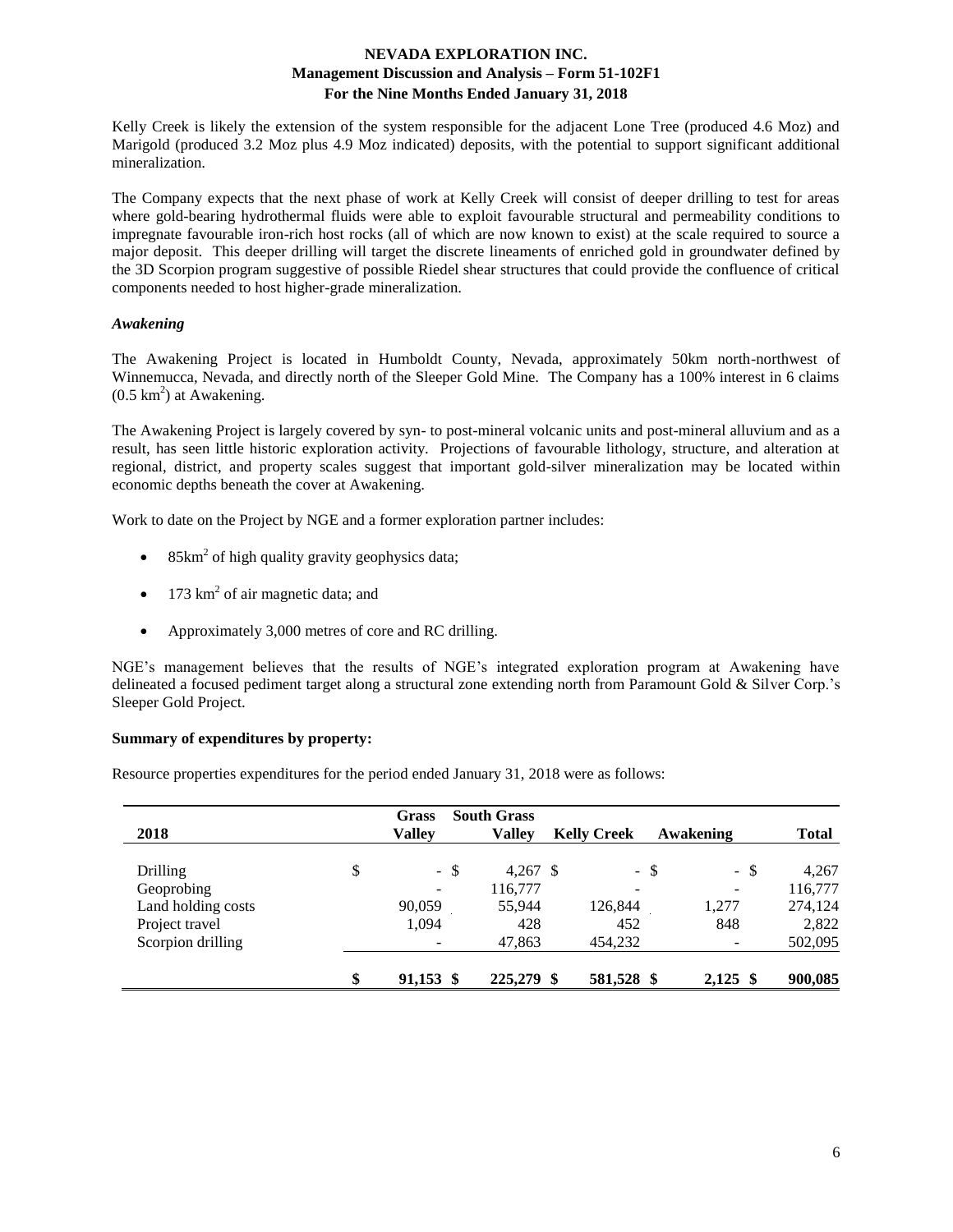| 2017               | <b>Grass</b><br>Valley |               | <b>South Grass</b><br><b>Valley</b> |    | <b>Kelly Creek</b> | Awakening |      | <b>Total</b> |
|--------------------|------------------------|---------------|-------------------------------------|----|--------------------|-----------|------|--------------|
| Drilling           | \$<br>$\sim$           | $\mathcal{S}$ | $\mathbb{Z}^{\mathbb{Z}}$           | -S | 71,415 \$          |           | - \$ | 71,415       |
| Geochemisty        | 1,579                  |               | 2,252                               |    | 17,259             | 5,899     |      | 26,989       |
| Geology            |                        |               |                                     |    | 13,188             |           |      | 13,188       |
| Geophysics         | 20,635                 |               | -                                   |    | -                  |           |      | 20,635       |
| Land holding costs | 119,027                |               | 203,273                             |    | 170,736            | 1,322     |      | 494,358      |
| Project travel     |                        |               | 2,718                               |    | 29,524             | 721       |      | 32,963       |
|                    | \$<br>141,241 \$       |               | 208,243 \$                          |    | 302,122 \$         | 7,942 \$  |      | 659,548      |

Resource properties expenditures for the period ended January 31, 2017 were as follows:

### **RESULTS OF OPERATIONS**

#### *During the three-month period ended January 31, 2018:*

The Company's net loss during the three-month period ended January 31, 2018 (the "Current Quarter") was \$746,439 compared to \$709,930 for the three-month period ended January 31, 2017 (the "Previous Quarter"). The increase is primarily a result of the following:

Amortization expense during the Current Quarter was \$31,126 compared to \$28,882 during the Previous Quarter. The increase is primarily a result of an increase in amortization relating to the disposal of computer equipment leading to a write-off in the Previous Quarter.

Exploration and evaluation expenditures expense during the Current Quarter was \$260,439, compared to \$140,064 during the Previous Quarter. The increase is primarily a result of increased field activity during a mild winter in Nevada.

Filing fees during the Current Quarter was \$25,514 compared to \$11,193 during the Previous Quarter. The increase is due to increased filing activities during the period.

Investor relations expense during the Current Quarter was \$82,883 compared to \$32,344 during the Previous Quarter. The increase is the result of a relative increase in marketing efforts during the period.

Professional fees and consultants during the Current Quarter was \$29,613 compared to \$45,025 during the Previous Quarter. The decrease is due to the timing of professional fees recorded during the period.

Rent expenses during the Current Quarter was \$20,365 compared to \$16,353 during the Previous Quarter. The increase is primarily a result of increasing total office space.

Salaries during the Current Quarter was \$105,483 compared to \$96,167 during the Previous Quarter. This is due to increased management wages during the Current Quarter.

Share-based payments during the Current Quarter was \$91,560 compared to \$294,780 during the Previous Quarter. This is the result of a lower Black-Scholes valuation on options granted in previous periods and vesting through the Current Quarter as compared to the Previous Quarter.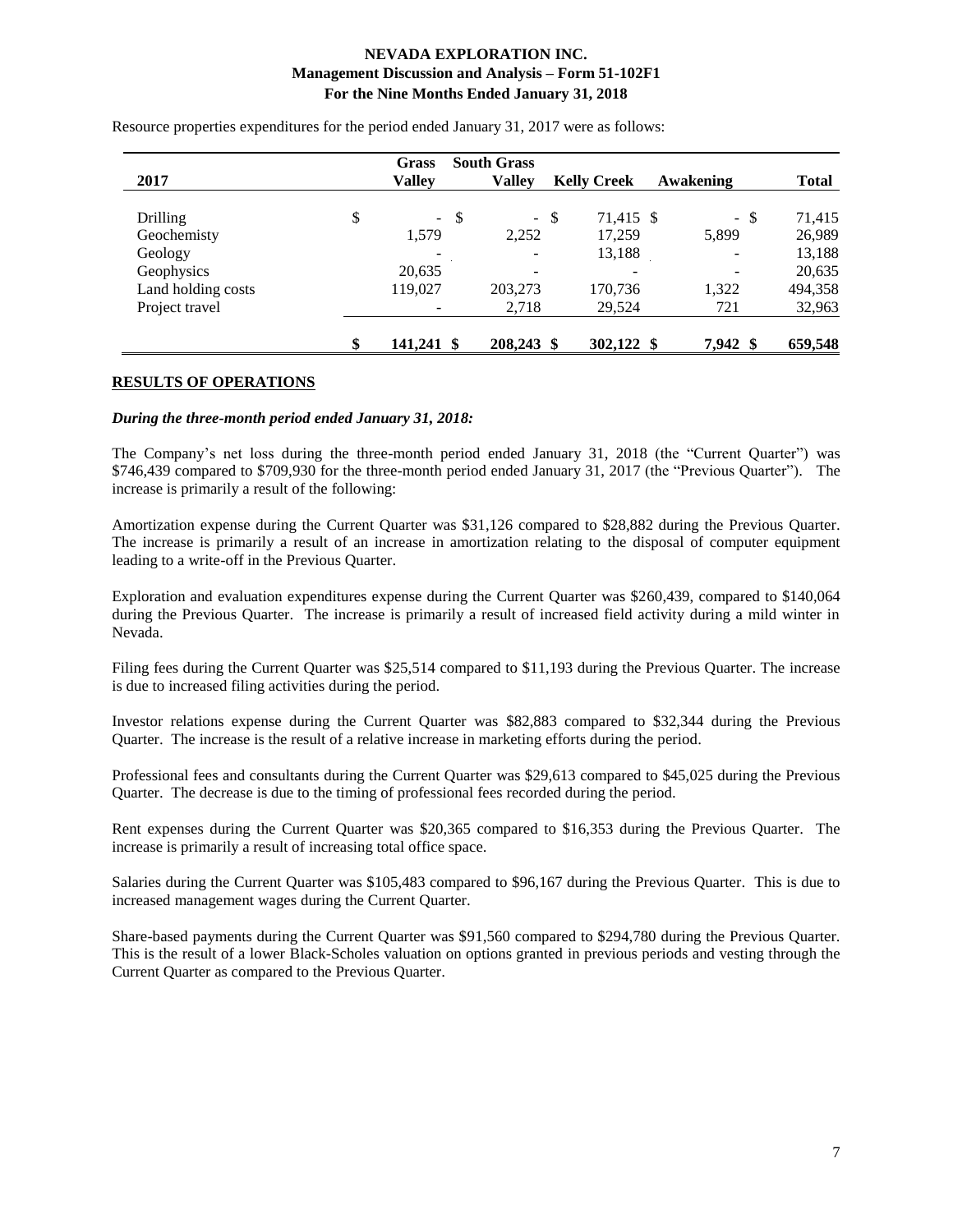### *During the nine-month period ended January 31, 2018:*

The Company's net loss during the nine-month period ended January 31, 2018 (the "Current Period") was \$2,255,755 compared to \$2,182,379 for the nine-month period ended January 31, 2017 (the "Previous Period"). The increase is primarily a result of the following:

Amortization expense during the Current Period was \$89,818 compared to \$36,816 during the Previous Period. The increase is primarily a result of an increase in amortization relating to computer equipment being written off in the Previous Period.

Equipment and vehicles during the Current Period was \$16,062 compared to \$Nil during the Previous Period. The increase is primarily a result of insurance on equipment and vehicles.

Exploration and evaluation expenditures expense during the Current Period was \$900,085, compared to \$659,548 during the Previous Period. The increase is primarily a result of an increase in Scorpion drilling activity.

Filing fees during the Current Period was \$48,487 compared to \$60,012 during the Previous Period. The decrease is due to decreased filing activities during the period.

General exploration costs during the Current Period was \$Nil compared to \$17,100 during the Previous Period. The decrease in general exploration costs is a result of a decrease in generative exploration activity in the period.

Investor relations expense during the Current Period was \$219,618 compared to \$355,068 during the Previous Period. The decrease is the result of a relative decrease in marketing efforts during the period.

Office expenses and other expenses during the Current Period was \$93,830 compared to \$56,577 during the Previous Period. This is due to increased activities during the period.

Professional fees and consultants during the Current Period was \$116,211 compared to \$99,396 during the Previous Period. This is due to increased activities during the period.

Rent expenses during the Current Period was \$62,032 compared to \$39,274 during the Previous Period. The increase is primarily a result of increasing total office space.

Repairs and maintenance during the Current Period was \$70,903 compared to \$26,733 during the Previous Quarter. The increase is related to an increase in the exploration equipment that the Company maintains.

Salaries during the Current Period was \$311,187 compared to \$220,465 during the Previous Period. This is due to increased management wages during the Current Period.

Share-based payments during the Current Period was \$278,386 compared to \$611,121 during the Previous Period. This is the result of a lower Black-Scholes valuation on options granted in previous periods and vesting through the Current Period as compared to the Previous Period.

Travel during the Current Period was \$49,383 compared to \$34,937 during the Previous Period. This is primarily a result of increased travel.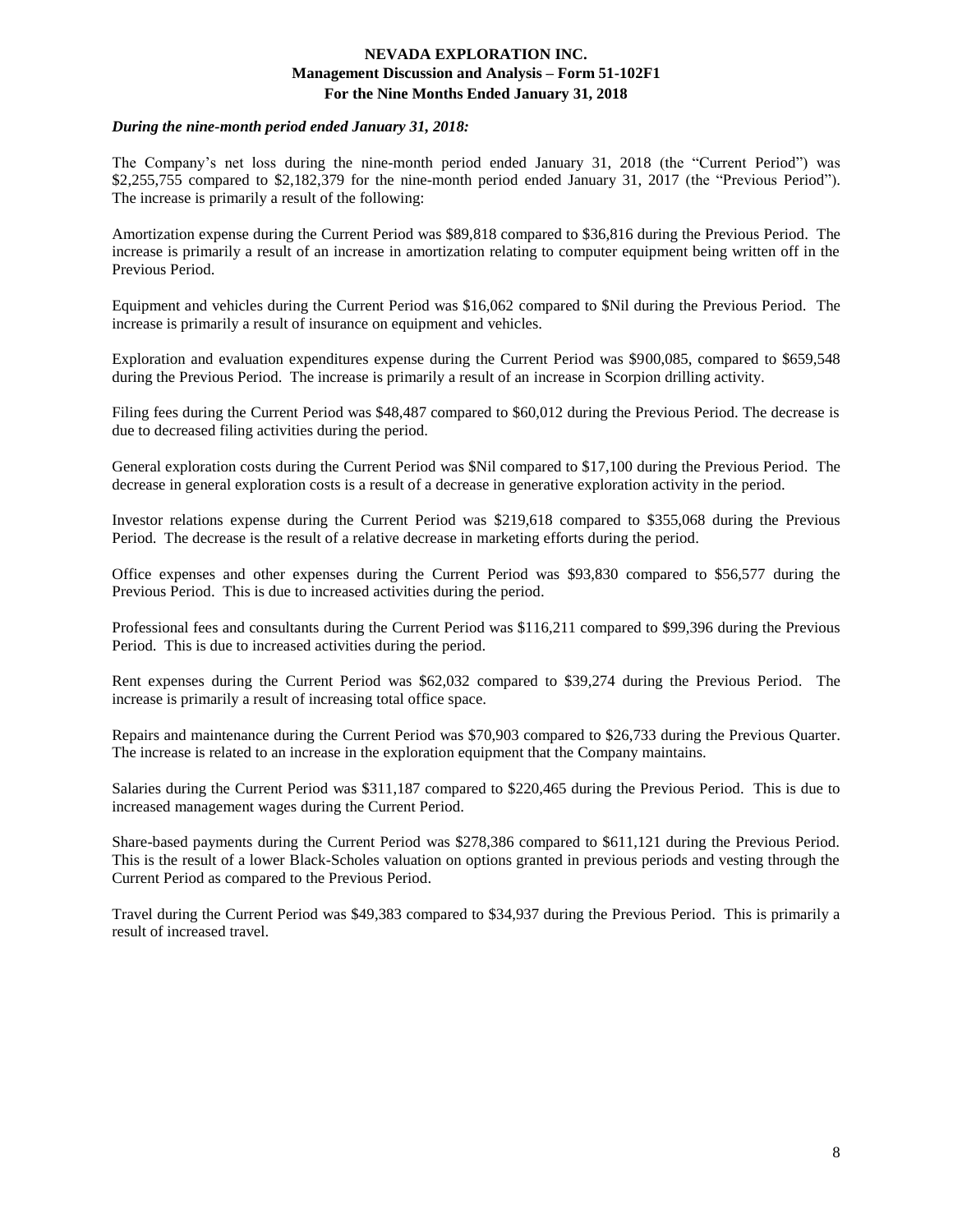*Summary of Quarterly Results*

|                 |             | Three Month  |   | Three Month  |          | Three Month  |           | Three Month  |
|-----------------|-------------|--------------|---|--------------|----------|--------------|-----------|--------------|
|                 |             | Period Ended |   | Period Ended |          | Period Ended |           | Period Ended |
|                 | January 31, |              |   | October 31,  | July 31, |              | April 30, |              |
|                 |             | 2018         |   | 2017         |          | 2017         |           | 2017         |
|                 |             |              |   |              |          |              |           |              |
| Total assets    | \$          | 1,300,038    | S | 875,120      | -S       | 633,328      | S         | 1,007,601    |
| Working capital |             | 752,244      |   | 287,448      |          | 22,427       |           | 362,243      |
| Equity          |             | 1,205,860    |   | 774,271      |          | 513,290      |           | 902,269      |
| Net loss        |             | (746, 439)   |   | (922, 387)   |          | (586,929)    |           | (772, 925)   |
| Loss per share  |             | (0.01)       |   | (0.02)       |          | (0.01)       |           | (0.01)       |
|                 |             |              |   |              |          |              |           |              |

|                                                       | Three Month<br>Period Ended<br>January 31, |                                                   | Three Month<br>Period Ended<br>October 31,               |   | Three Month<br>Period Ended<br>July 31,           |               | Three Month<br>Period Ended<br>April 30,    |  |
|-------------------------------------------------------|--------------------------------------------|---------------------------------------------------|----------------------------------------------------------|---|---------------------------------------------------|---------------|---------------------------------------------|--|
|                                                       |                                            | 2017                                              | 2016                                                     |   | 2016                                              |               | 2016                                        |  |
| Total assets<br>Working capital<br>Equity<br>Net loss | \$                                         | 1,560,304<br>1,030,767<br>1,478,341<br>(709, 930) | \$<br>2,078,220<br>1,433,932<br>1,906,217<br>(1,161,593) | S | 2,167,689<br>1,677,698<br>1,972,889<br>(310, 856) | <sup>\$</sup> | 202,897<br>(32,400)<br>40,442<br>(301, 842) |  |
| Loss per share                                        |                                            | (0.01)                                            | (0.03)                                                   |   | (0.01)                                            |               | (0.01)                                      |  |

## **ASSETS & LIABILITIES**

Deposits for land reclamation also add to the Company's asset base. Those deposits as at January 31, 2018 are \$118,460 (April 30, 2017 - \$129,786). These deposits (bonds) are required by the U.S Bureau of Land Management (BLM) and US Forest Service (USFS) to ensure that reclamation and clean-up work on the Company's properties will be completed to the satisfaction of the BLM and the USFS.

# **LIQUIDITY AND CAPITAL RESOURCES**

## *Liquidity*

The Company has financed its operations primarily through the issuance of common shares. The Company continues to seek capital through various means including the issuance of equity and/or debt.

Net cash used in operating activities for the period ended January 31, 2018 was \$1,782,862 compared to cash used of \$1,725,015 during the period ended January 31, 2017 and consists primarily of the operating loss and changes in non-cash working capital items as detailed in the condensed consolidated interim financial statements for the period ended January 31, 2018 on www.sedar.com.

Net cash used by investing activities for the period ended January 31, 2018 was \$32,814 compared to \$424,115 used during the period ended January 31, 2017. Investing activities in both periods relates to the acquisition of equipment and intangible assets.

Net cash provided by financing activities for the period ended January 31, 2018 was \$2,337,732 compared to \$3,000,316 provided during the period ended January 31, 2017. The difference is primarily attributable to proceeds from two private placements totalling \$2,455,000 and \$614,000 of warrants exercised during the period ended January 31, 2017 compared to two private placements totalling \$2,246,930 and \$115,000 of warrants exercised during the period ended January 31, 2018.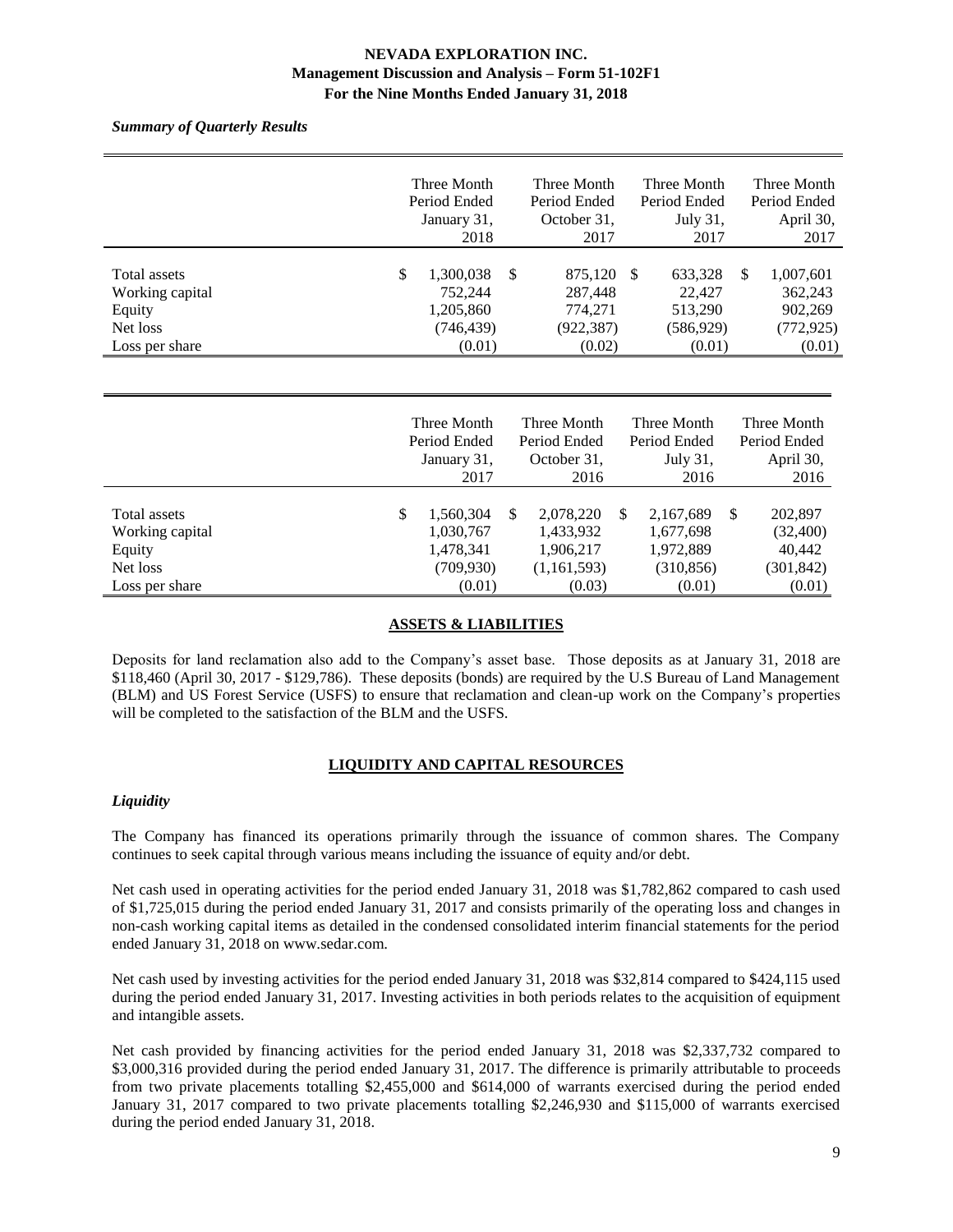### *Capital Resources*

As of January 31, 2018, the Company has a finance lease obligation for a leased vehicle of \$9,658 (US - \$7,828), with blended monthly payments of principal and interest, bearing interest at a rate of 2.90% per annum. The total of principal repayments of the finance lease obligations that are due within the next one year is \$9,658.

#### *Commitment*

At January 31, 2018, the Company had a commitment for total office lease payments of \$75,763 ending December 31, 2018.

### *Off Balance Sheet Arrangements*

As at January 31, 2018, NGE had no off balance sheet arrangements such as guaranteed contracts, contingent interests in assets transferred to an entity, derivative instrument obligations or any instruments that could trigger financing, market or credit risk to NGE.

### **RELATED PARTY TRANSACTIONS**

During the period ended January 31, 2018, the Company:

- i) accrued \$33,000 in professional fees to a corporation owned by the Chief Financial Officer of the Company.
- ii) recorded share-based payments of \$38,516 (2016 \$Nil) related to the fair value of stock options vesting through the period to an officer and directors.

During the period ended January 31, 2017, the Company:

- i) paid or accrued \$43,000 in professional fees to a firm in which the Chief Financial Officer of the Company is a partner.
- ii) granted 1,020,000 stock options to directors and officers of the Company, resulting in share-based payment expense of \$263,248.

The amounts included in accounts payable and accrued liabilities which are due to related parties are as follows:

|                                                                                                                              | January 31,<br>2018 |      | April 30,<br>2017 |
|------------------------------------------------------------------------------------------------------------------------------|---------------------|------|-------------------|
| Due to a firm of which the Chief Financial Officer is a partner<br>Due to a corporation owned by the Chief Financial Officer | $\sim$<br>33,000    | - \$ | 13,860<br>11,000  |
|                                                                                                                              | 33,000              |      | 24,860            |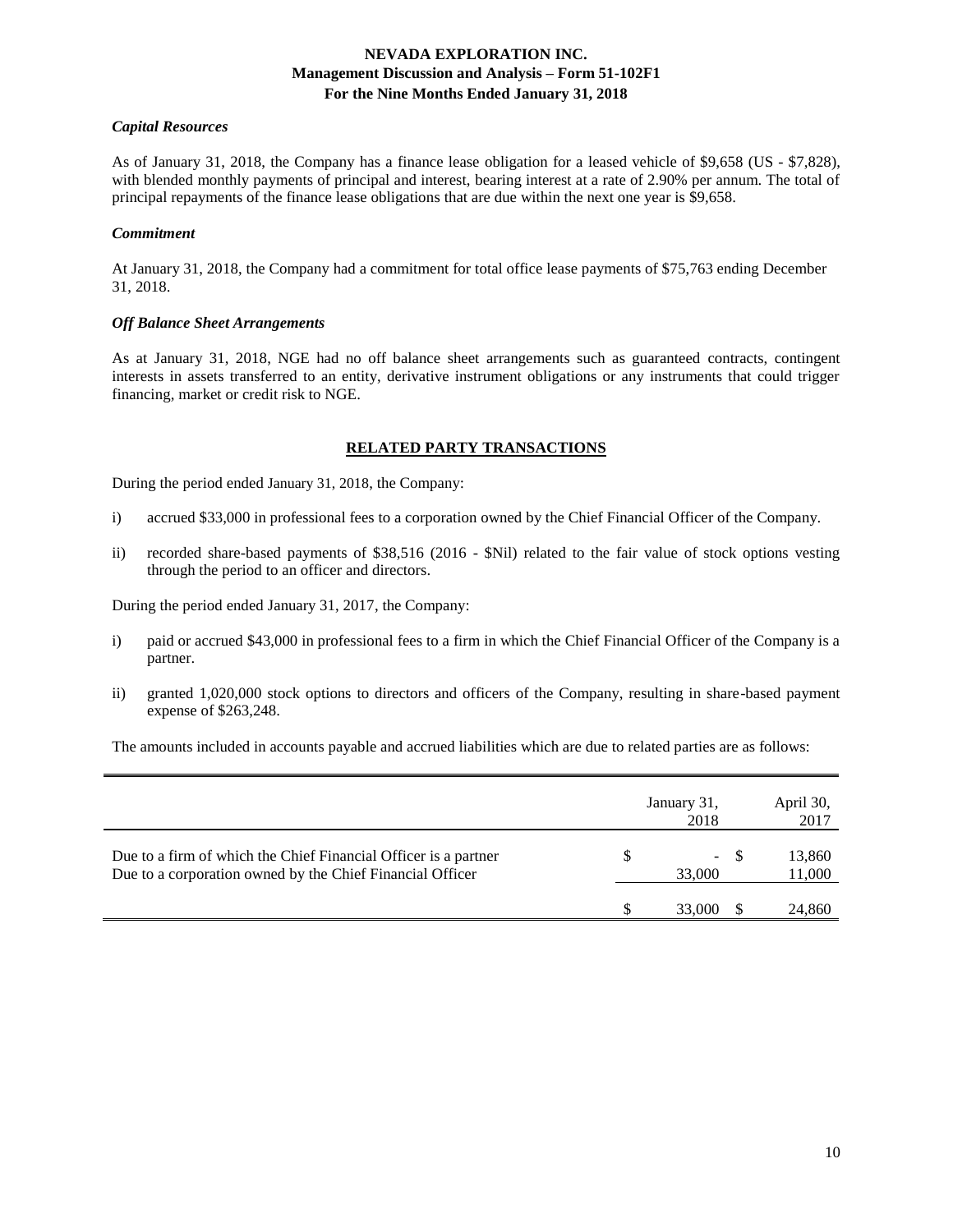#### **KEY MANAGEMENT COMPENSATION**

Remuneration of key management of the Company is as follows:

|                                  | Nine months<br>Ended<br>January 31,<br>2018 |      | Nine months<br>Ended<br>January 31,<br>2017 |
|----------------------------------|---------------------------------------------|------|---------------------------------------------|
| Salaries<br>Share-based payments | \$<br>270,971<br>74,309                     | - \$ | 193,820<br>263,248                          |

### **DISCLOSURE OF OUTSTANDING SHARE DATA**

As at March 29, 2018, the Company has 55,424,068 common shares issued and outstanding and has the following stock options and warrants outstanding:

|                      | Number<br>of Options                                                            | Exercise<br>Price                                    | <b>Expiry Date</b>                                                                                              |  |
|----------------------|---------------------------------------------------------------------------------|------------------------------------------------------|-----------------------------------------------------------------------------------------------------------------|--|
| <b>Stock options</b> | 280,000<br>1,625,000<br>125,000<br>100,000<br>2,120,000<br>350,000<br>4,600,000 | \$<br>1.00<br>0.185<br>0.315<br>0.37<br>0.47<br>0.40 | March 2, 2019<br>October 19, 2020<br>December 31, 2020<br>April 20, 2021<br>August 2, 2026<br>November 27, 2027 |  |
| Warrants             | 5,209,150<br>700,000<br>2,921,250<br>1,993,233<br>10.823.633                    | \$<br>0.10<br>0.10<br>0.60<br>0.60                   | August 28, 2018<br>September 23, 2018<br>November 27, 2018<br>February 17, 2019                                 |  |

**Fully diluted:** 70,847,701

## **FINANCIAL INSTRUMENTS AND FINANCIAL RISK FACTORS**

#### *Risk Management Policies*

The Company is exposed to risk due to the nature of its financial instruments. Risk management is the responsibility of management and the Company did not use derivative instruments.

#### **Fair value**

Financial instruments measured at fair value are classified into one of three levels in the fair value hierarchy according to the relative reliability of the inputs used to estimate the fair values. The three levels of the fair value hierarchy are:

Level 1 – Unadjusted quoted prices in active markets for identical assets or liabilities;

Level 2 – Inputs other than quoted prices that are observable for the asset or liability either directly or indirectly; and Level 3 – Inputs that are not based on observable market data.

Short term investments are measured at level 1 of the fair value hierarchy. The fair value of short term investments is measured at the market price of the common shares held at the measurement date. The carrying value of cash,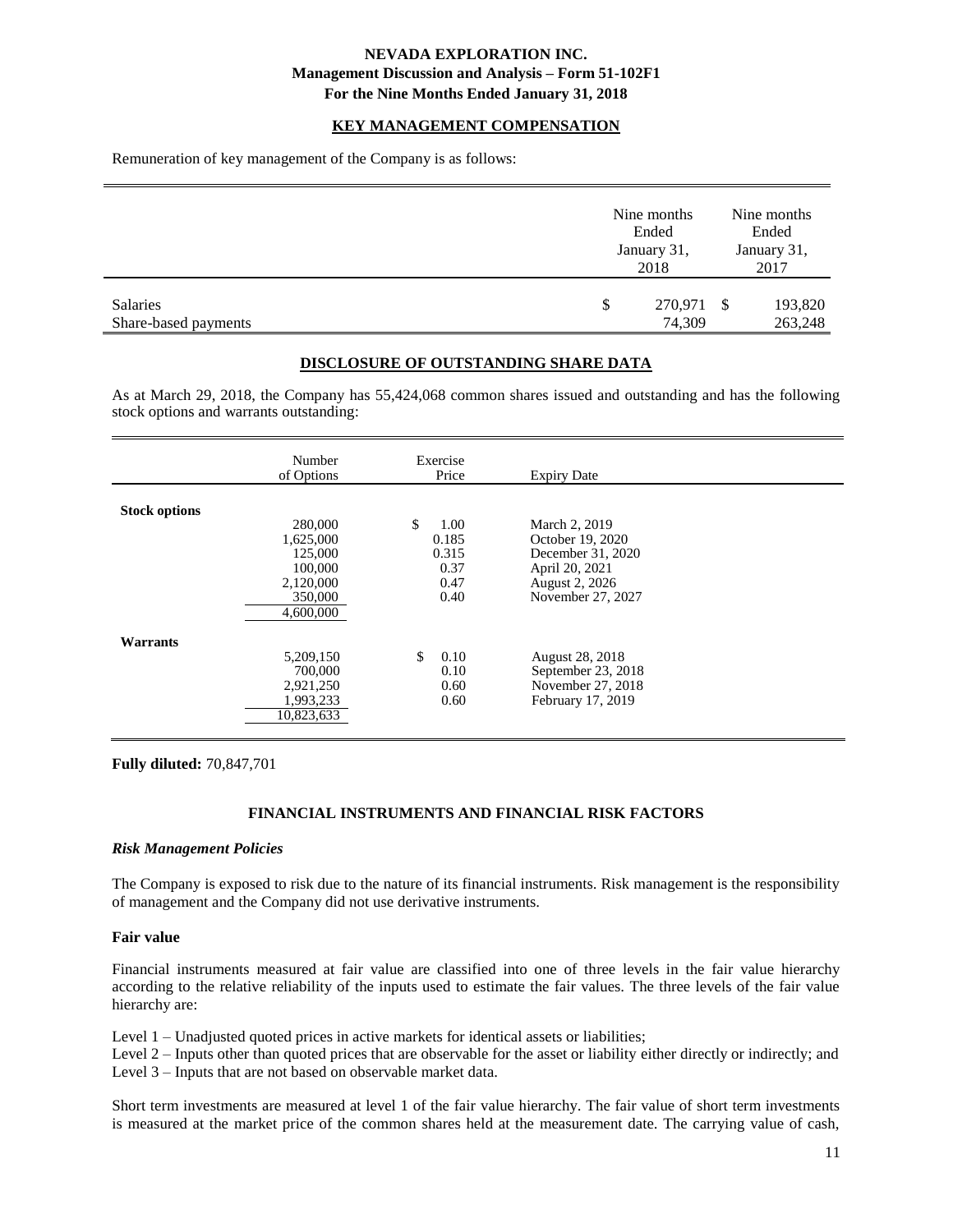other receivable, deposits and bonds, finance lease obligations, accounts payable and accrued liabilities approximate their fair value because of the short-term nature of these instruments.

#### **Financial risk factors**

The Company's risk exposures and the impact on the Company's financial instruments are summarized below:

#### *Credit risk*

Credit risk is the risk of loss associated with a counterparty's inability to fulfill its payment obligations. The Company's credit risk is primarily attributable to cash and deposits and bonds. Management believes that the credit risk concentration with respect to cash, deposits and bonds is remote as it maintains accounts with highly-rated financial institutions.

### *Liquidity risk*

Liquidity risk is the risk that the Company will not be able to meet its financial obligations as they fall due. The Company manages liquidity risk through the management of its capital structure and financial leverage. It also manages liquidity risk by continuously monitoring actual and projected cash flows. The Board of Directors reviews and approves the Company's operating and capital budgets, as well as any material transactions out of the normal course of business.

As at January 31, 2018, the Company had a cash balance of \$780,236 (April 30, 2017 - \$288,627) to settle current liabilities of \$94,178 (April 30, 2017 - \$97,840). The Company believes that there is minimal liquidity risk as at January 31, 2018.

### *Market risk*

Market risk is the risk of loss that may arise from changes in market factors such as interest rates, foreign exchange rates and equity prices.

#### (a) Interest rate risk

The Company is exposed to interest rate risk to the extent that the cash maintained at the financial institutions is subject to floating rate of interest. The interest rate risks on cash, deposits and bonds and on the Company's finance lease obligations are not considered significant.

(b) Foreign currency risk

The Company is exposed to financial risk arising from fluctuations in foreign exchange rates and the degree of volatility of these rates. A significant portion of the Company's expenses is denominated in US dollars. Consequently, certain assets, liabilities and operating expenses are exposed to currency fluctuations. The Company does not use derivative instruments to reduce its exposure to foreign currency risk. Net assets denominated in foreign currency and the Canadian dollar equivalents as at January 31, 2018 are as follows:

|                                                             | <b>USD</b>                              | CDN                             |
|-------------------------------------------------------------|-----------------------------------------|---------------------------------|
| Current assets<br>Non-current assets<br>Current liabilities | \$<br>85,772 \$<br>358,334<br>(34, 186) | 105,827<br>442,116<br>(42, 179) |
|                                                             | \$<br>409,920<br>S                      | 505,764                         |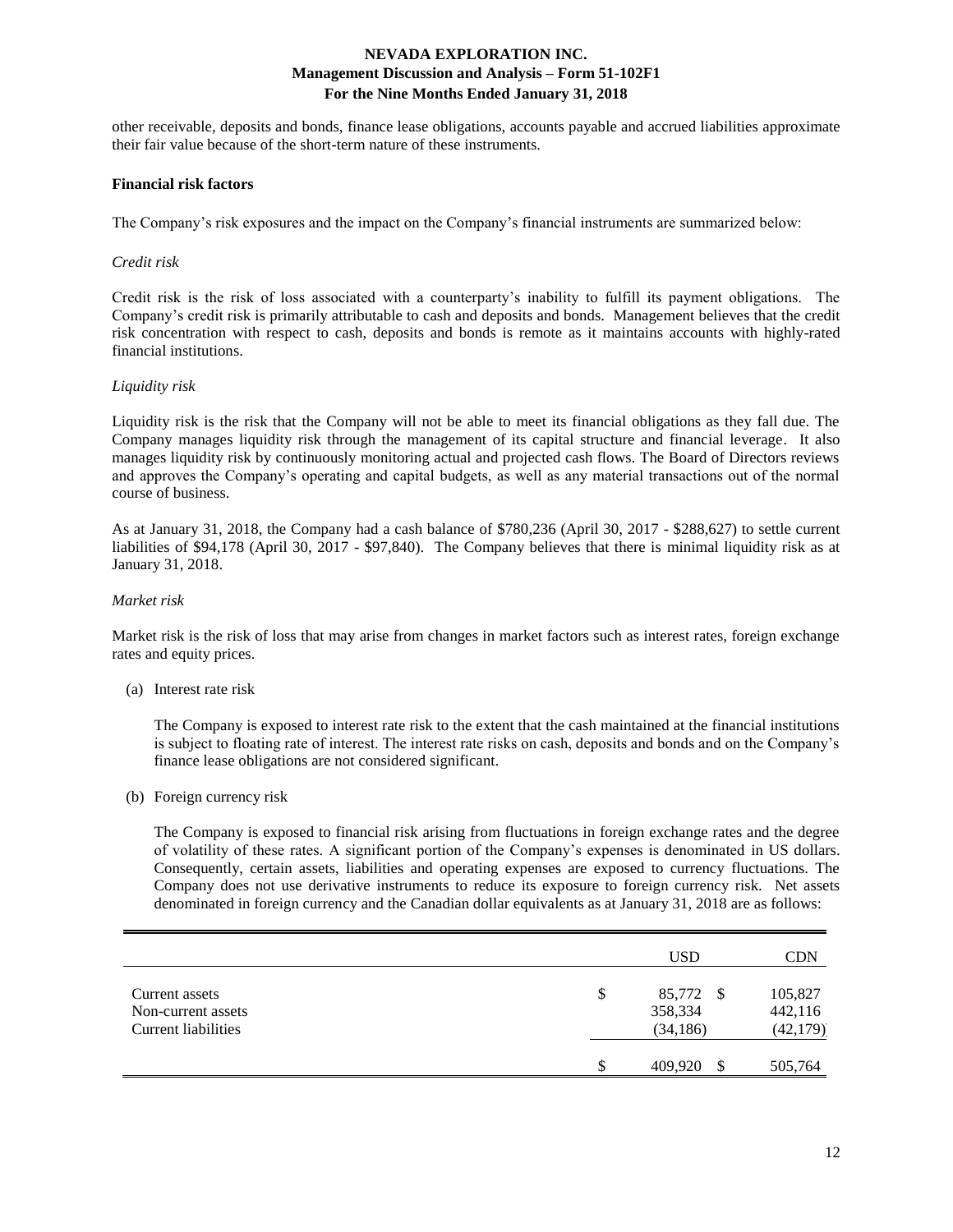Based on the above net exposures as at January 31, 2018, and assuming all other variables remain constant, a 1% change in the value of the US dollar against the Canadian dollar would result in an increase/decrease of \$4,099 in comprehensive loss.

## **CAPITAL MANAGEMENT**

In order to maintain its capital structure, the Company, is dependent on equity funding and when necessary, raises capital through the issuance of equity instruments, primarily comprised of common shares and incentive stock options. In the management of capital, the Company includes the components of equity as well as cash.

The Company prepares annual estimates of exploration expenditures and monitors actual expenditures compared to the estimates to ensure that there is sufficient capital on hand to meet ongoing obligations. The Company's investment policy is to invest any excess cash in highly liquid short-term deposits with terms of one year or less and which can be liquidated after thirty days without interest penalty. The Company currently has insufficient capital to fund its exploration programs and is reliant on completing equity financings to fund further exploration. The Company is not subject to any externally imposed capital requirements.

There were no changes in the Company's approach to capital management during the period ended January 31, 2018.

### **RISKS AND UNCERTAINTIES**

In conducting its business of mineral exploration, NGE is subject to a wide variety of known and unknown risks, uncertainties and other factors which may affect the results, performance or achievement of the Company. Such risks and factors include, among others: risks related to the actual results of current and future exploration activities; future prices for gold, silver, and other commodities; environmental risks and hazards; the Company's lack of substantial revenue; the Company's ongoing need to raise money through equity financings; increases to operating, labour, and supply costs; and changes to government regulation, taxes, and fees. Although the Company attempts to identify and plan for these important factors that could affect results materially, the Company cautions the reader that the above list of risk factors is not exhaustive, and that there may be other factors that cause results to differ from anticipated, estimated, or intended results. Ultimately, there can be no guarantee that the Company will be successful in making an economic mineral discovery.

#### **LIST OF DIRECTORS AND OFFICERS**

Wade A. Hodges, CEO and Director Cyrus Driver, CFO Kenneth Tullar, COO James Buskard, President Dennis Higgs, Chairman and Director Dr John E. Larson, Director Benjamin Leboe, Director

## **ACCOUNTING POLICIES**

Please refer to the condensed consolidated interim financial statements for the nine months ended January 31, 2018 and 2017 on [www.sedar.com](http://www.sedar.com/) for all accounting policies, including newly adopted policies and future accounting policy pronouncements.